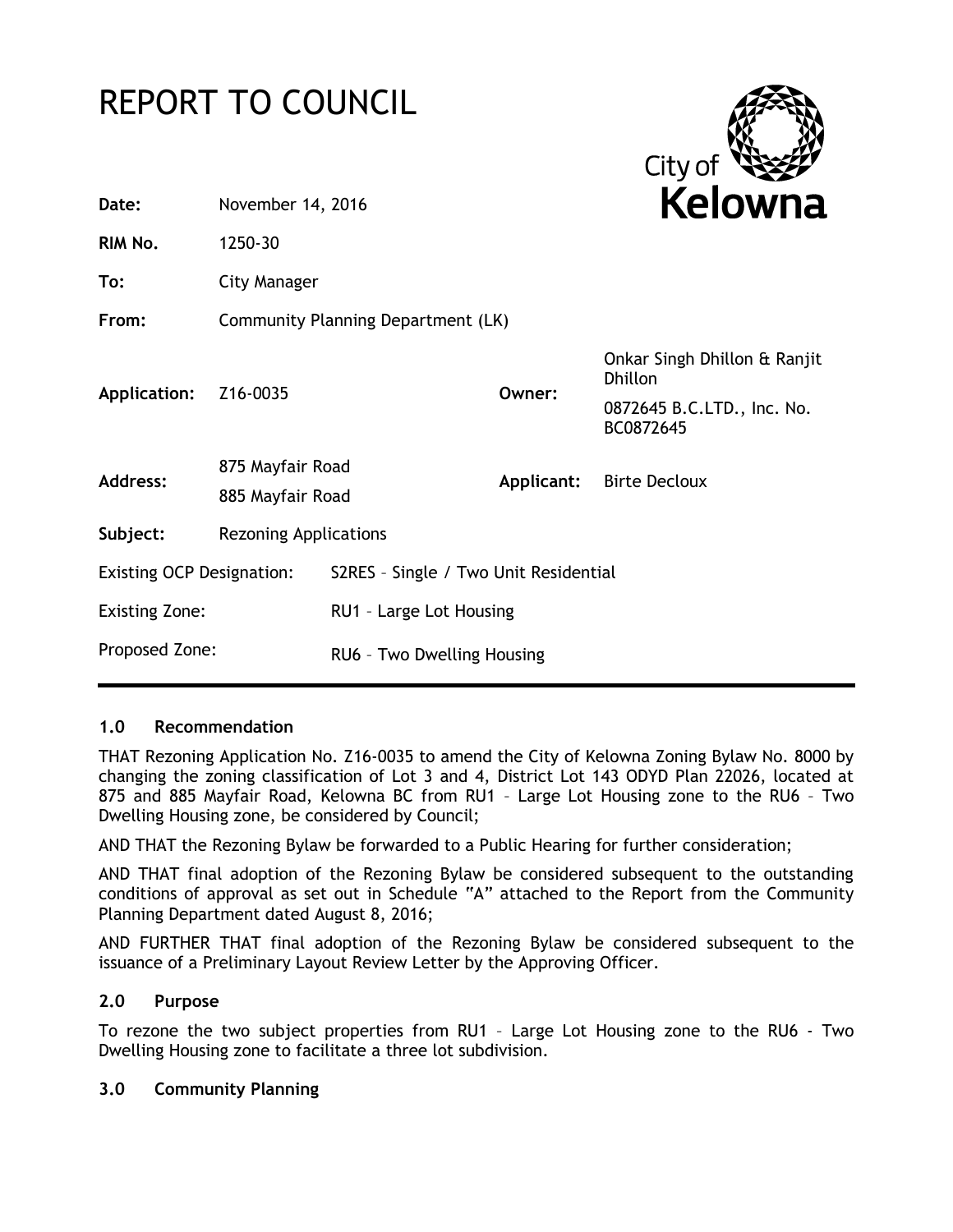The subject properties are located within the Permanent Growth Boundary in the Rutland neighbourhood of Kelowna. Both parcels are designated as S2RES – Single/Two Unit Residential in the Official Community Plan (OCP). The application to rezone the parcels meets the OCP Future Land Use Map for the policy of supporting the densification of neighbourhoods through appropriate infill development, including the use of smaller lots. The increase in density is supported by local amenities such as parks, schools, transit and recreational opportunities in the immediate area.

## **4.0 Proposal**

## 4.1 Background

In 2012, the applicant applied for rezoning and received second and third readings on November 13, 2012 after a Public Hearing was held on the same date. An extension of the application was granted on Dec. 8, 2014 for a period of twelve (12) months with no further opportunities to extend. The application has since lapsed and a request to Council for the rescindment of this bylaw and the closure of the file has proceeded this application coming before Council.

Section 2.12.4 of Procedure Bylaw No. 10540 states that:

In order for an application that has lapsed under Section 2.12.1 or 2.12.2 to proceed, a new application (including fee), will be required.

This new rezoning application replaces the original application that expired. The project remains unchanged and is the same in all respects as the original application.

#### 4.2 Project Description

The proposal is to rezone the two parcels from the existing RU1 – Large Lot Housing zone to the RU6 – Two Dwelling Housing zone. Should the rezoning be successful, the applicant is planning to subdivide the two parcels into three parcels. The RU6 zone will allow the applicant to develop carriage houses on each of the parcels in the future. Due to the proposed small lot sizes, duplexes or second houses would not be permitted under the Zoning Bylaw. The proposal will retain the existing house located on Lot C at 885 Mayfair Rd and remove the mobile home at 875 Mayfair Rd.

#### **Proposed Subdivision Layout:**

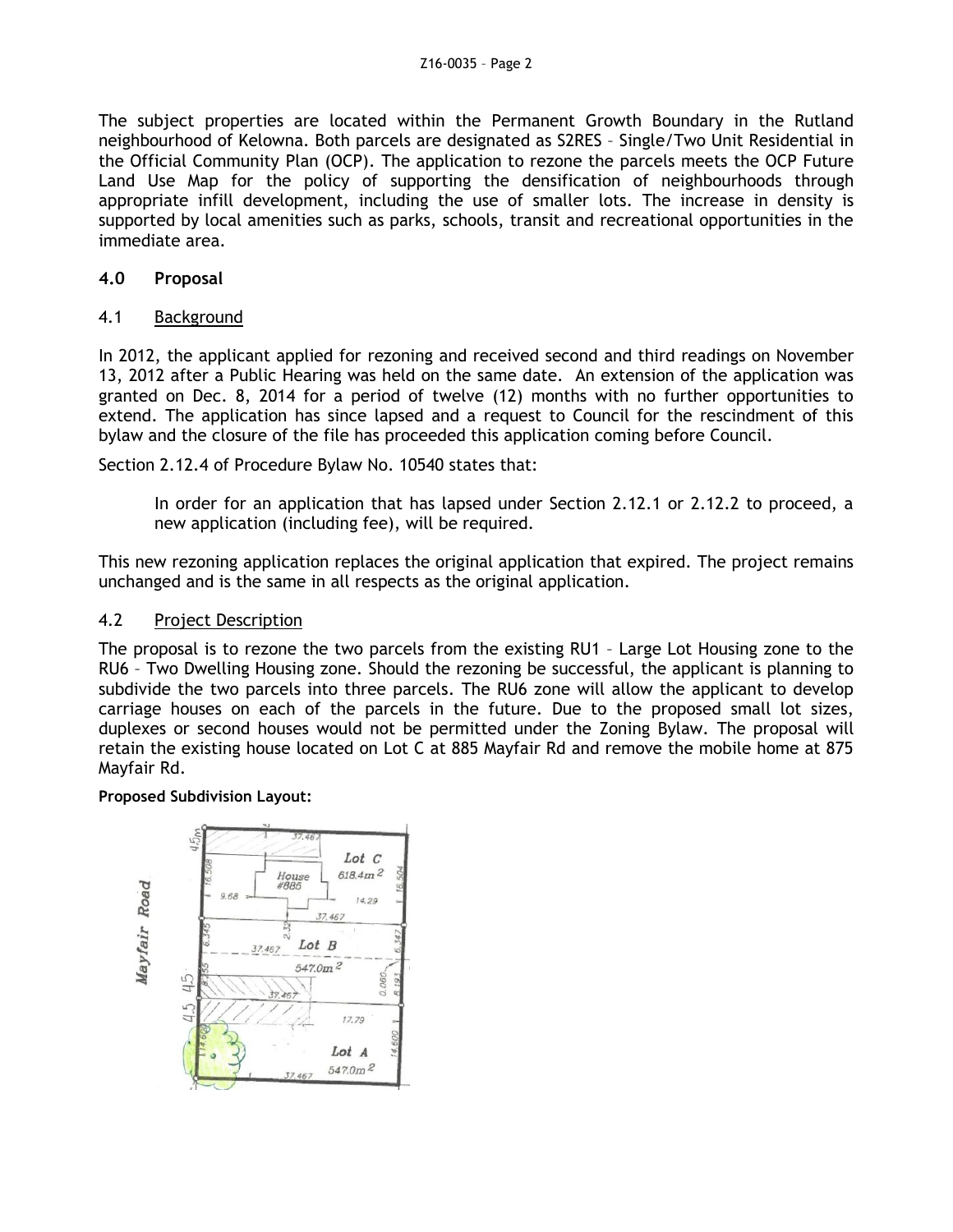Should the zoning be supported by Council, a direct Development Permit will be required for the Carriage Houses to ensure conformity with the City's Urban Design Guidelines and Zoning Development Regulations, including providing adequate on-site parking and driveway access.

As Staff understand it, Council Policy No. 367 with respect to public consultation was undertaken by the applicant. All adjacent neighbours within a 50 m radius were provided with a circulation package in regards to the development.

## 4.3 Site Context

Specifically, adjacent land uses are as follows:

| <b>Orientation</b> | <b>Zoning</b>              | <b>Land Use</b>                |
|--------------------|----------------------------|--------------------------------|
| North              | RU1 - Large Lot Housing    | <b>Single Dwelling Housing</b> |
| East               | RU1 - Large Lot Housing    | <b>Single Dwelling Housing</b> |
| South              | RU1 - Large Lot Housing    | <b>Single Dwelling Housing</b> |
|                    | RU6 - Two Dwelling Housing | Two Dwelling Housing           |
| West               | RU1 - Large Lot Housing    | <b>Single Dwelling Housing</b> |
|                    | RU6 - Two Dwelling Housing | Two Dwelling Housing           |

## **Subject Property Map:** 875 & 885 Mayfair Road

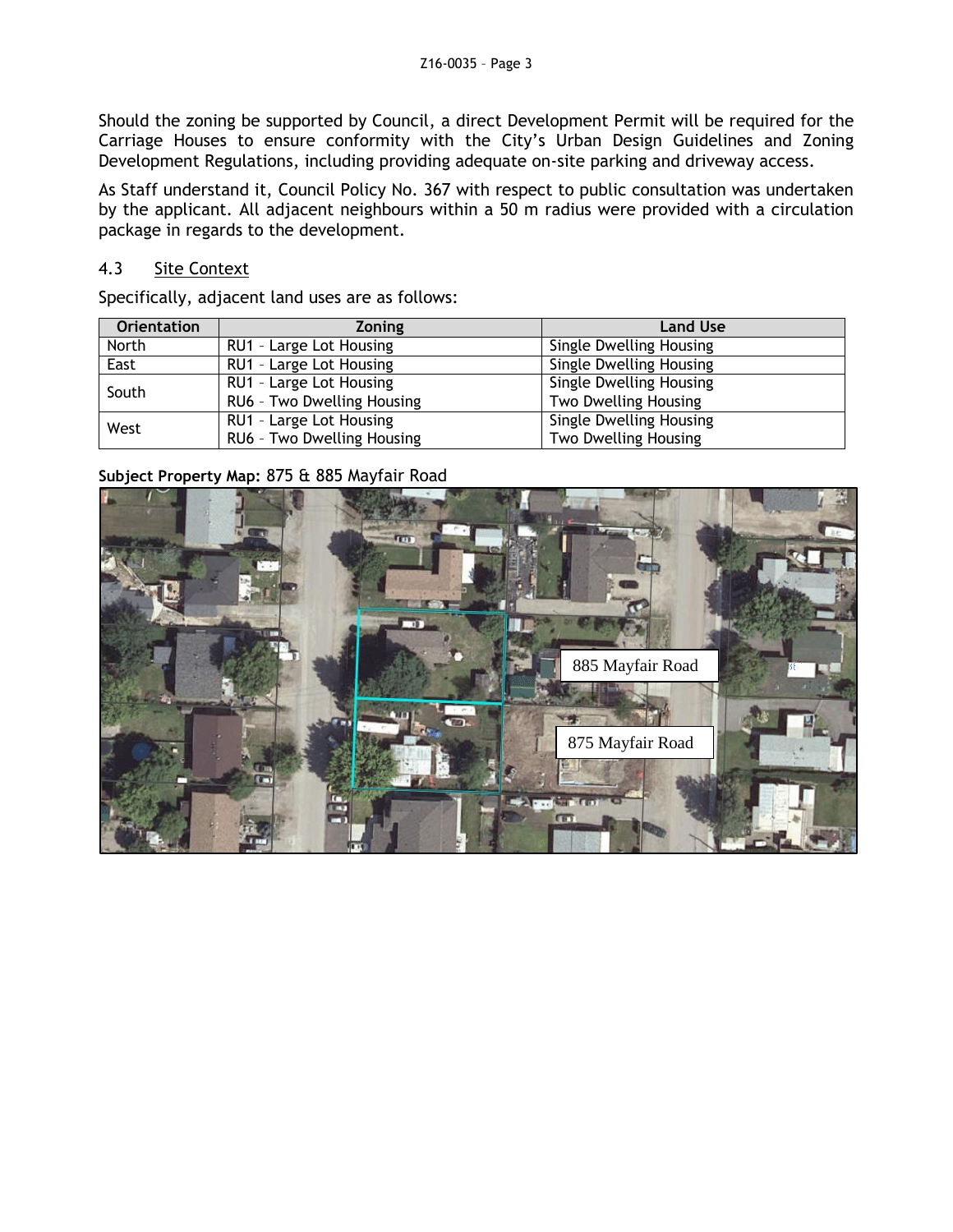| 901 | 910<br>Rue<br><sub>902</sub><br>900 | $\tilde{\phantom{a}}$ | 915                                          | 920 |        | 915 |                                 |
|-----|-------------------------------------|-----------------------|----------------------------------------------|-----|--------|-----|---------------------------------|
|     | 888<br><b>RU890</b>                 | $\mathbf{Q}$          | 905                                          | 900 | ◠<br>œ | 905 |                                 |
|     | 882<br>880                          | œ                     | 885                                          | 880 | Σk     | 885 |                                 |
|     | $RU_{870}^{872}$                    | MAYFA                 | S <sub>2</sub> RES<br>RU <sub>1</sub><br>875 | 870 |        | 875 | P <sub>2</sub><br><b>EDINST</b> |
|     | 852<br>850                          |                       | 855                                          | 850 | FRANKI | 865 |                                 |
|     | 840                                 |                       | $R_{845}^{847}$                              | 840 |        | 845 |                                 |
|     | 830                                 |                       |                                              |     |        | 835 |                                 |

## **Future Land Use Map:** S2RES – Single / Two Unit Residential

# 4.4 Development Regulations Table

| <b>Zoning Analysis Table</b>         |                                                                       |                                                                               |  |  |
|--------------------------------------|-----------------------------------------------------------------------|-------------------------------------------------------------------------------|--|--|
| <b>CRITERIA</b>                      | <b>RU6 ZONE REQUIREMENTS</b>                                          | <b>PROPOSAL</b>                                                               |  |  |
| Existing Lot/Subdivision Regulations |                                                                       |                                                                               |  |  |
| Minimum Lot Area                     | 400 $m^2$ for single dwelling<br>700 m <sup>2</sup> for two dwellings | Lot A 618.4 m <sup>2</sup><br>Lot B 547.0 $m^2$<br>Lot C 547.0 m <sup>2</sup> |  |  |
| Minimum Lot Width                    | 13.0 m for single dwelling<br>18.0 m for two dwellings                | Lot A $16.51$ m<br>Lot B 14.60 m<br>Lot C 14.60 m                             |  |  |
| Minimum Lot Depth                    | 30 m minimum depth                                                    | 37.47 m all 3 lots                                                            |  |  |

No variances are required for this rezoning application.

# 4.5 Zoning Analysis Table

| <b>CRITERIA</b>                | RU6 - TWO LOT HOUSING - ZONE REQUIREMENTS                                                                |  |
|--------------------------------|----------------------------------------------------------------------------------------------------------|--|
| <b>Development Regulations</b> |                                                                                                          |  |
| Minimum Front Yard             | 4.5 m (6.0 m from a garage or carport)                                                                   |  |
| Minimum Side Yard              | 2.0 m (for up to 1 $\frac{1}{2}$ storey portion of building)<br>2.3 m (for 2 storey portion of building) |  |
| Minimum Rear Yard              | 7.5 m                                                                                                    |  |
| Maximum Site Coverage          | 40% (50% including driveways and parking areas)                                                          |  |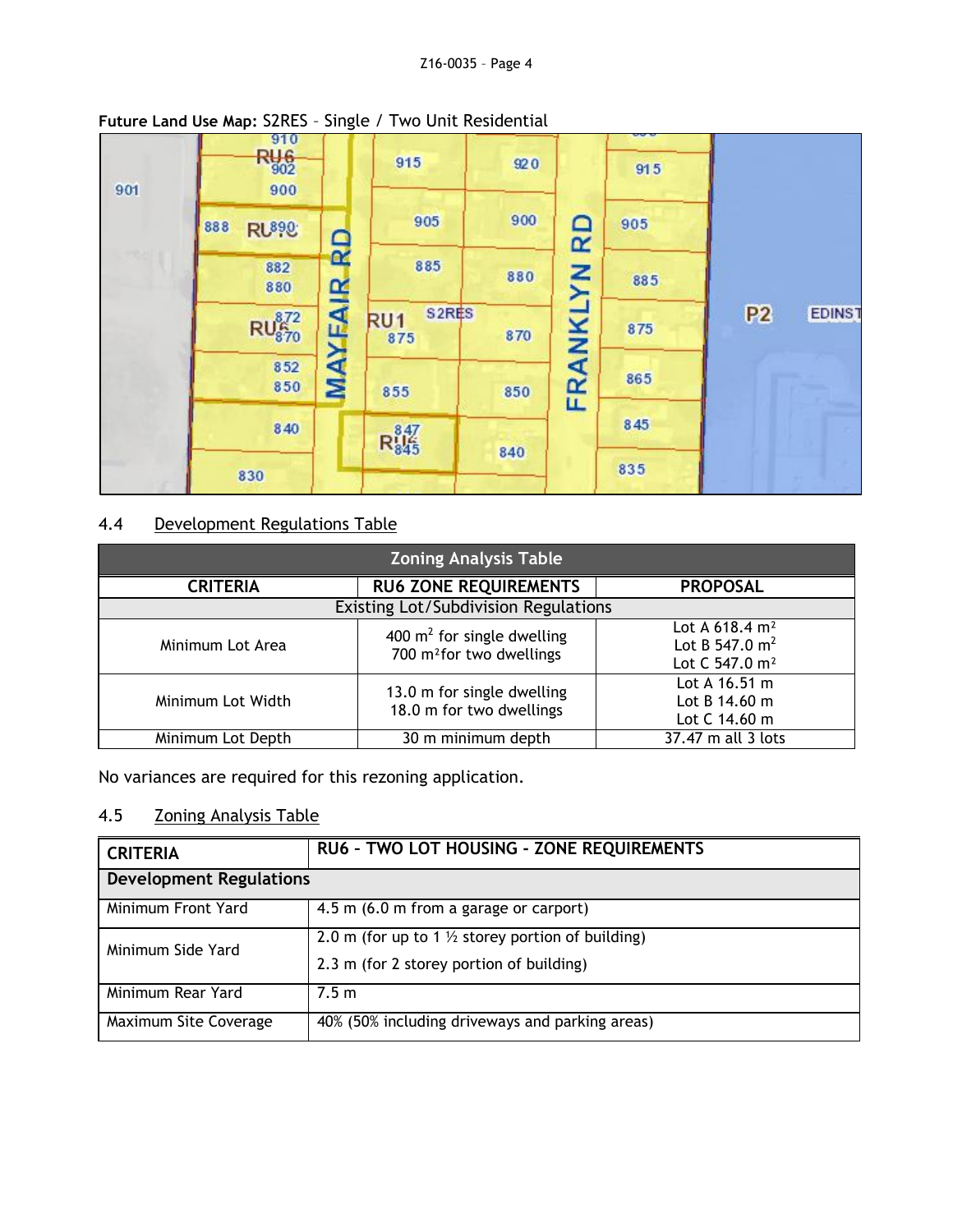**5.0 Current Development Policies**

## 5.1 Kelowna Official Community Plan (OCP)

## **Chapter 5: Development Process**

**Compact Urban Form.**<sup>1</sup> Develop a compact urban form that maximizes the use of existing infrastructure and contributes to energy efficient settlement patterns. This will be done by increasing densities (approximately 75 - 100 people and/or jobs located within a 400 metre walking distance of transit stops is required to support the level of transit service) through development, conversion, and re-development within Urban Centres (see Map 5.3) in particular and existing areas as per the provisions of the Generalized Future Land Use Map 4.1.

Sensitive Infill.<sup>2</sup> Encourage new development or redevelopment in existing residential areas to be sensitive to or reflect the character of the neighbourhood with respect to building design, height and siting.

**Carriage Houses & Accessory Apartments.** 3 Support carriage houses and accessory apartments through appropriate zoning regulations.

## **6.0 Technical Comments**

## 6.1 Building & Permitting Department

- Spatial calculation to be provided and reviewed for existing dwellings as per new property lines.
- Demolition permits required for existing structures.
- 6.2 Development Engineering Department
	- Refer to Attachment A.
- 6.3 Fire Department
	- Requirements of section 9.10.19 Smoke Alarms and Carbon Monoxide alarms of the BCBC 2012 are to be met.
	- All units shall have a posted address on Mayfair Rd. for emergency response.

## 6.4 School District No. 23

-

 The Subdivision application triggers the School Site Acquisition Charge which applies to residential development where new (additional) residential lots or dwellings are created through subdivision or new construction. Further details on the charge can be found in Division 10.1 of the Local Government Act.

<sup>&</sup>lt;sup>1</sup> City of Kelowna Official Community Plan, Policy 5.2.3 (Development Process Chapter).

 $\frac{2}{3}$  City of Kelowna Official Community Plan, Policy 5.27.6 (Development Process Chapter).

<sup>&</sup>lt;sup>3</sup> City of Kelowna Official Community Plan, Policy 5.27.12 (Development Process Chapter).